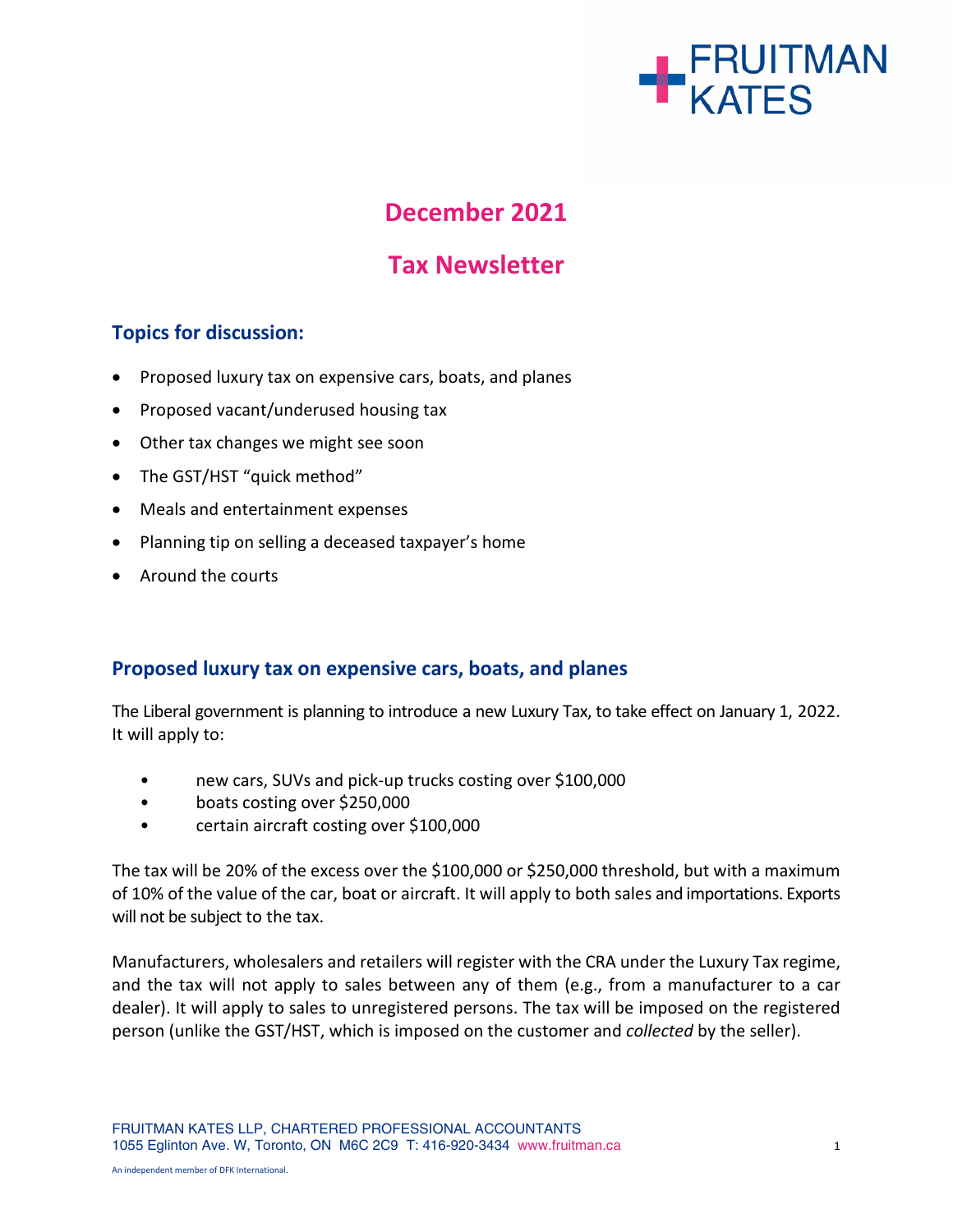

The Luxury Tax will be included by the seller in the total price, and GST or HST (and provincial sales tax) will then be calculated on the price that includes this tax. Thus, the cost of the Luxury Tax will in effect be 5% to 15% higher than the actual figure.

The rules for cars will cover any motor vehicle designed primarily to carry fewer than 10 passengers on highways and streets, but will not include an ambulance, hearse, combine harvester, backhoe tractor, motorcycle, snowmobile, motor home, or a racing car or all-terrain vehicle that is not road legal. The tax will not apply to vehicles over 3,856 kg gross vehicle weight. As well, a vehicle clearly equipped for police, emergency-response or military activities will be exempt if it is being delivered to (or imported by) police, emergency-response or military authority. The tax will also not apply to vehicles delivered to a police or fire department, hospital, municipality, and certain other entities.

Details are also provided for the rules for boats and aircraft. The rules for aircraft will have a number of exclusions, such as aircraft used by airlines, charter services and flight schools, and those designed for cargo or military use. The rule for boats will apply to those designed for leisure, recreation or sport and so will exclude commercial fishing vessels, ferries and cruise ships.

Modifications to any of these goods will trigger the tax as well (with exceptions for certain modifications made to accommodate disabilities, such as wheelchair lifts).

#### **Proposed vacant/underused housing tax**

The Liberal government is planning to introduce a new Underused Housing Tax (UHT), to take effect on January 1, 2022, as part of its efforts to reduce housing prices so as to make homes more affordable to Canadian residents.

The tax will apply to:

- residential real estate
- that is owned by non-resident non-citizens
- and that is considered to be vacant or underused.

The tax will apply at 1% per year of the value of the property. "Value" will be the higher of the assessed value for municipal property tax purposes, and the most recentsale price. Or the owner can elect to provide an appraisal to demonstrate fair market value.

The tax will not apply to Canadian citizens or permanent residents of Canada, or to a corporation incorporated under Canadian law that is listed on a Canadian stock exchange. It *will* apply to other Canadian corporations that have 10% or more foreign ownership (or share voting rights). It will also apply to property held through partnerships and trusts.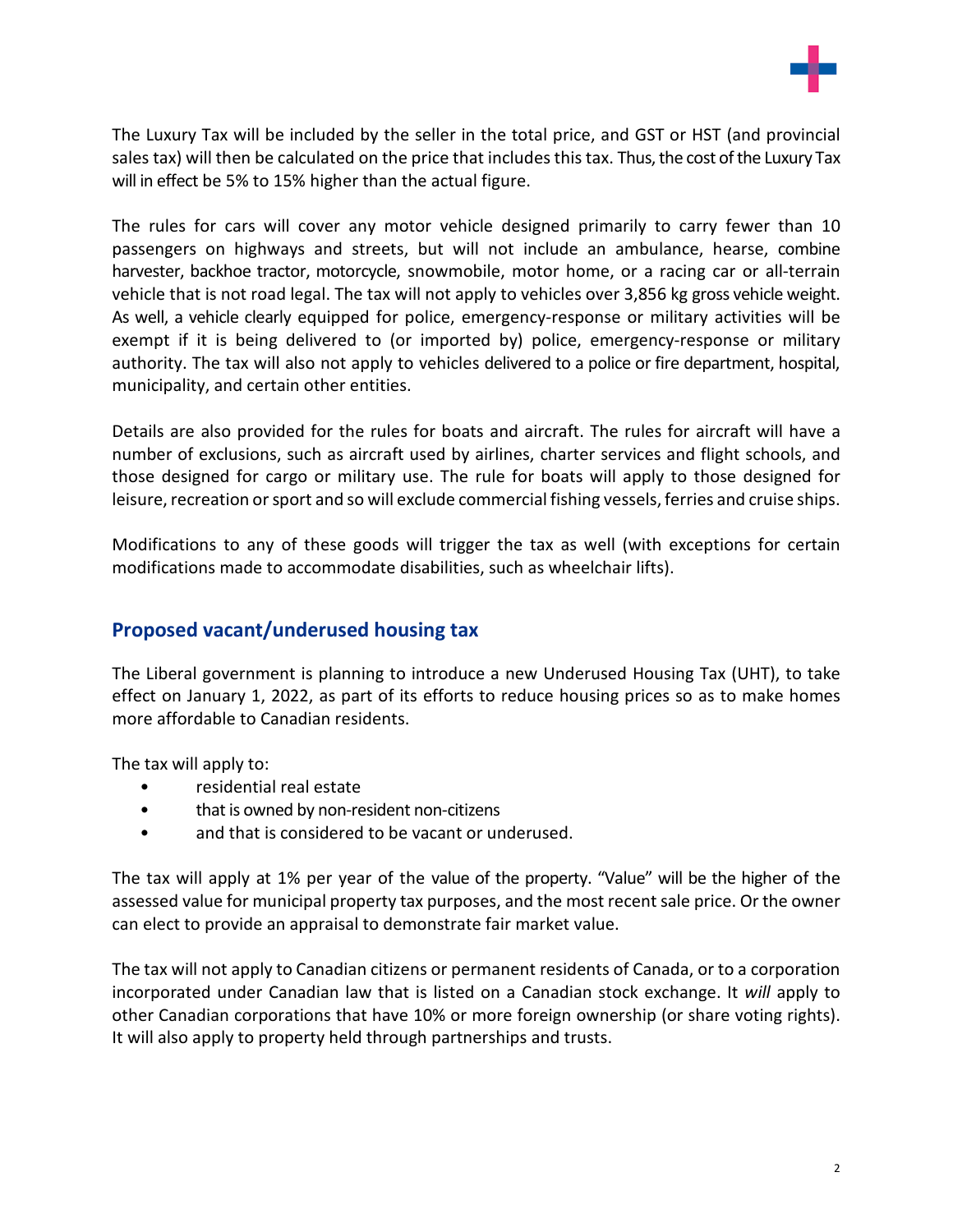

The tax will not apply to property that is uninhabitable or inaccessible for part of the year and is thus not suitable for year-round use. This will include if it is undergoing renovations for at least 4 months of the year — provided the work is being diligently pursued, and this "renovations" exemption will be allowed only once every 10 years.

A foreign owner will be required to file a declaration on the property with the CRA every year. A property will need to be lived in for "periods of at least one month that total at least 6 months of the year" to be exempt from the tax.

The declaration will have to be filed by April 30 each year. The penalty for not reporting the tax owing will be a minimum of \$5,000 per year, but will be 5% of the tax, plus 3% for each month the reporting is late, with no maximum. For example, if an owner is 5 years late in filing all returns by April 30 of the next year, the penalty as of May 1 of Year 6 will be 3x60+5 = 185% of the tax for Year 1, plus 3x48+5 = 149% of the tax for Year 2, plus 113% plus 77% plus 41% for Years 3, 4 and 5, for a total penalty of 565% of the tax (with the tax itself increasing year to year as the property value increases). These exponential increases will make it extremely important for nonresident owners to comply. As well, if the report is not filed by December 31 of the year after the year to which it applies, the various exemptions (including for property that is rented out) will not apply for purposes of determining the penalties.

Beginning in 2023, an application for a "section 116 certificate" for a residential property (required when a non-resident sells real property in Canada, as otherwise the purchaser must withhold 25% of the purchase price and send it to the CRA) will trigger a CRA review of whether the UHT has been reported and paid.

If you have relatives or friends outside Canada who own residential property here, you should inform them of this tax and the stringent reporting obligations that will apply starting April 2023, as well as the sever penalties for not reporting.

#### **Other tax changes we might see soon**

As you know, the Liberals were re-elected on September 20, 2021 with a minority government that has much the same composition asthe 2019-2021 government. Once again the Liberals need the support of only one of the NDP, Bloc Québécois or Conservatives to pass any particular piece of legislation in Parliament.

The following are some of the tax changes we may see:

- Anti-abortion organizations to be denied charitable status
- Banks and insurance companies: surtax and "Canada Recovery Dividend" on profits over \$1 billion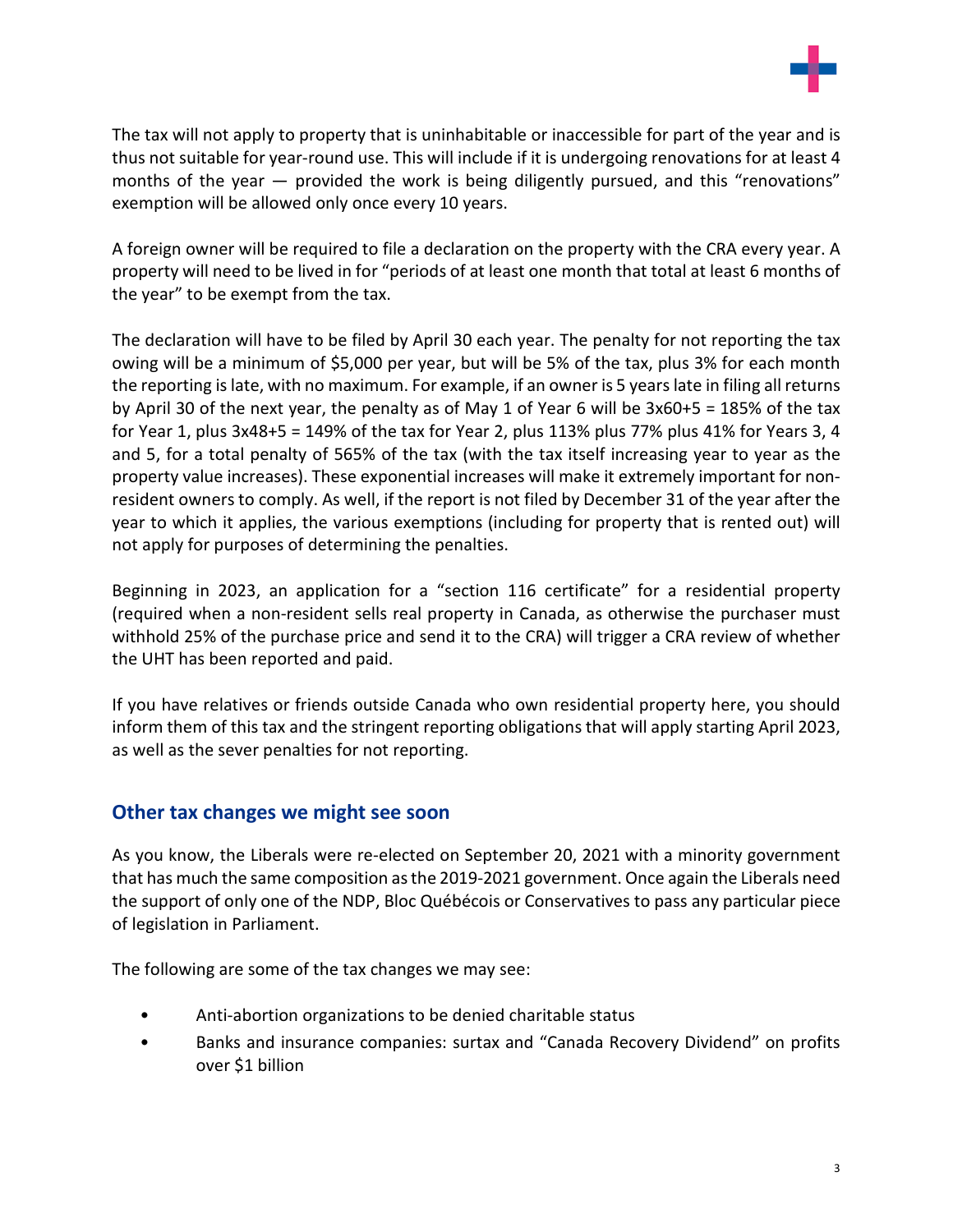

- Canada Emergency Wage Subsidy (CEWS) and Canada Emergency Rent Subsidy (CERS): extended through winter 2021-2022 for tourism industry; and Canada Recovery Hiring Program (CRHP) extended to March 31, 2022 [these changes will definitely proceed, as announced by the Department of Finance on October 21]
- Canada Financial Crimes Agency to be formed
- Canada Workers Benefit: enhancements
- Capital cost allowance: immediate expensing for Canadian-controlled private corporations of up to \$1.5 million of certain investments such as software, patents and machinery
- Carbon tax and credits to be increased
- Caregiver credit to be expanded and made into a refundable credit
- *Disability Benefit Act* to be enacted
- Disability tax credit: comprehensive review on its application to mental health
- Flow-through shares for oil, gas and coal to be eliminated
- General anti-avoidance rule (GAAR): amendments to "focus on economic substance", and to cover foreign tiered structures
- Health care professionals: one-time \$15,000 deduction over first 3 years of practice (possibly only in rural and underserved communities)
- Home office deduction:simplified \$2/day deduction to be extended through 2022 and increased from \$400 to \$500
- International tax:
	- digital news platforms to be required to share revenues with Canadian news outlets
	- global minimum tax on very large multinationals, as part of OECD project
- Investment tax credits for ventilation systems and clean technology
- Medical expense credit to include cost of reimbursementsto surrogate mother for IVF expenses
- Mineral Exploration Tax Credit: doubling the credit for certain minerals
- Minimum tax of 15% for those in the top tax bracket
- Oil and gas: eliminating all tax support
- Personal tax credits (new):
	- Career Extension Tax Credit
	- "EI-like" system forself-employed persons, to parallel Employment Insurance
	- Home Appliance Repair Credit
	- Labour Mobility Tax Credit
- Residential property:
	- anti-flipping tax denying principal-residence exemption on a quick sale
	- ban most purchases with "foreign money" for 2 years
	- curb "excessive" profits on rentals earned by large owners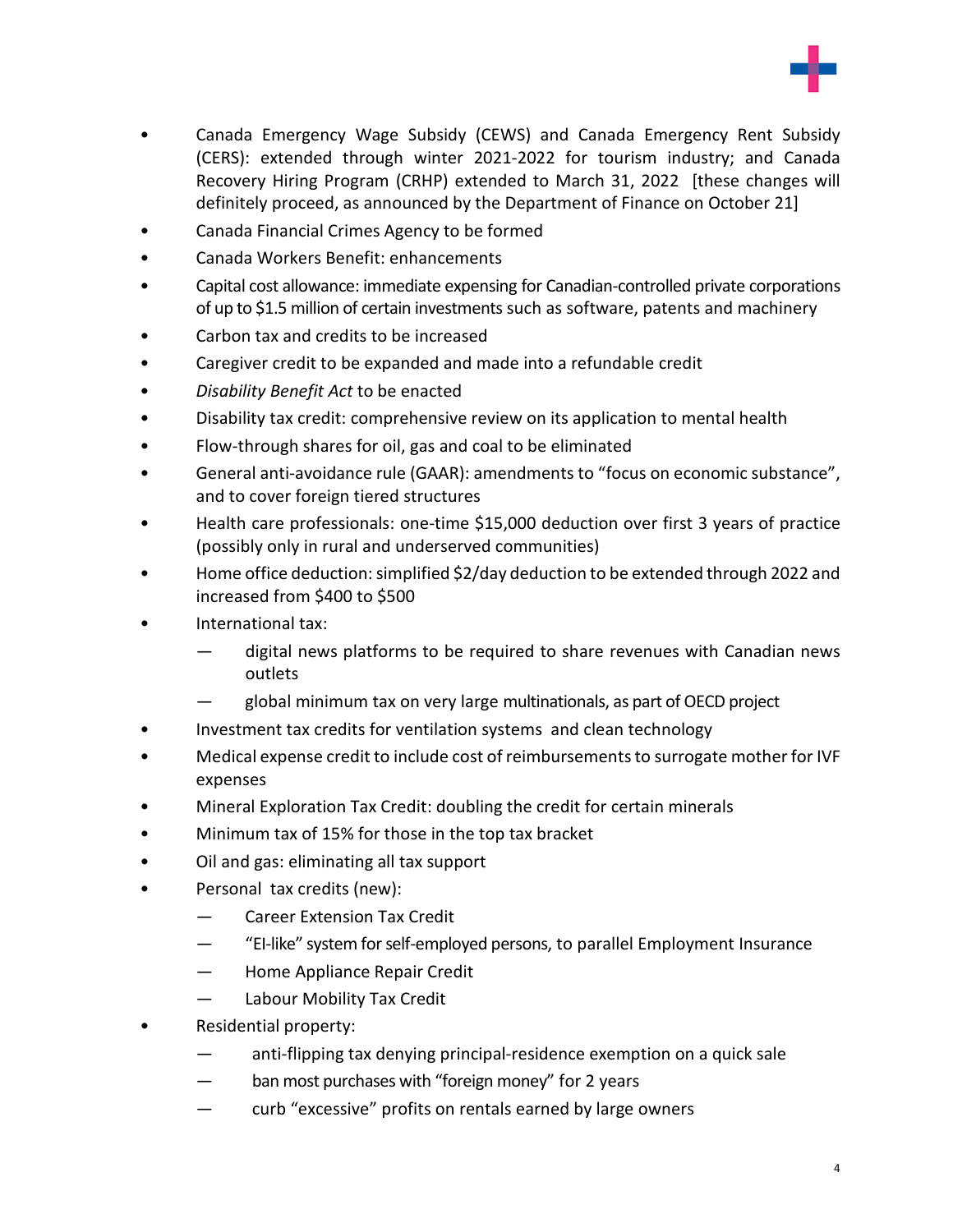

- extend the tax on vacant and underused housing (see previous article) to include land in large urban areas
- First Time Home Buyer Credit to be doubled
- Home Accessibility Tax Credit to be doubled
- Multigenerational Home Renovation Credit
- Registered Home Savings Plan (First Home Savings account)
- surtax on excessive increases in residential rent following renovations
- Scientific Research credit program: reducing red tape and making the program "more generous for those companies who take the biggest risks"
- Student loans: eliminating all federal interest, and allowing new parents to pause repayment until their youngest child reaches age 5
- Tax avoidance and aggressive tax planning: more money for CRA
- Tax Court of Canada: more funding for modernization
- Teachers' school supplies credit: increased and expanded
- Tobacco manufacturer fees imposed, and new tax on vaping products
- Workers employed by digital platforms to be treated as employees for EI and CPP purposes.

### **The GST/HST "quick method"**

If you operate a small business that consists of providing services, and you have relatively few expenses(e.g., you operate from your home), you may be able to profit from the so-called "Quick Method" of filing your GST/HST returns.

Generally, as you know if you carry on business, you can claim "input tax credits" (ITCs) to recover GST or HST that you pay on your purchases. You deduct these ITCs from the GST/HST that you bill to your clients, and the difference, called "net tax", is what you remit to the CRA every year (or quarter or month, depending on your filing frequency)

A small business with total GST/HST-included sales up to \$400,000 can elect to use the Quick Method.

Under this method, a service business outside the HST provinces remits 3.6% of GST-included sales (i.e. 3.78% of sales) minus \$300, rather than 5% of sales minus input tax credits, and claims no ITCs except on capital property purchases (e.g. a computer which you don't expense but instead claim capital cost allowance to depreciate over several years).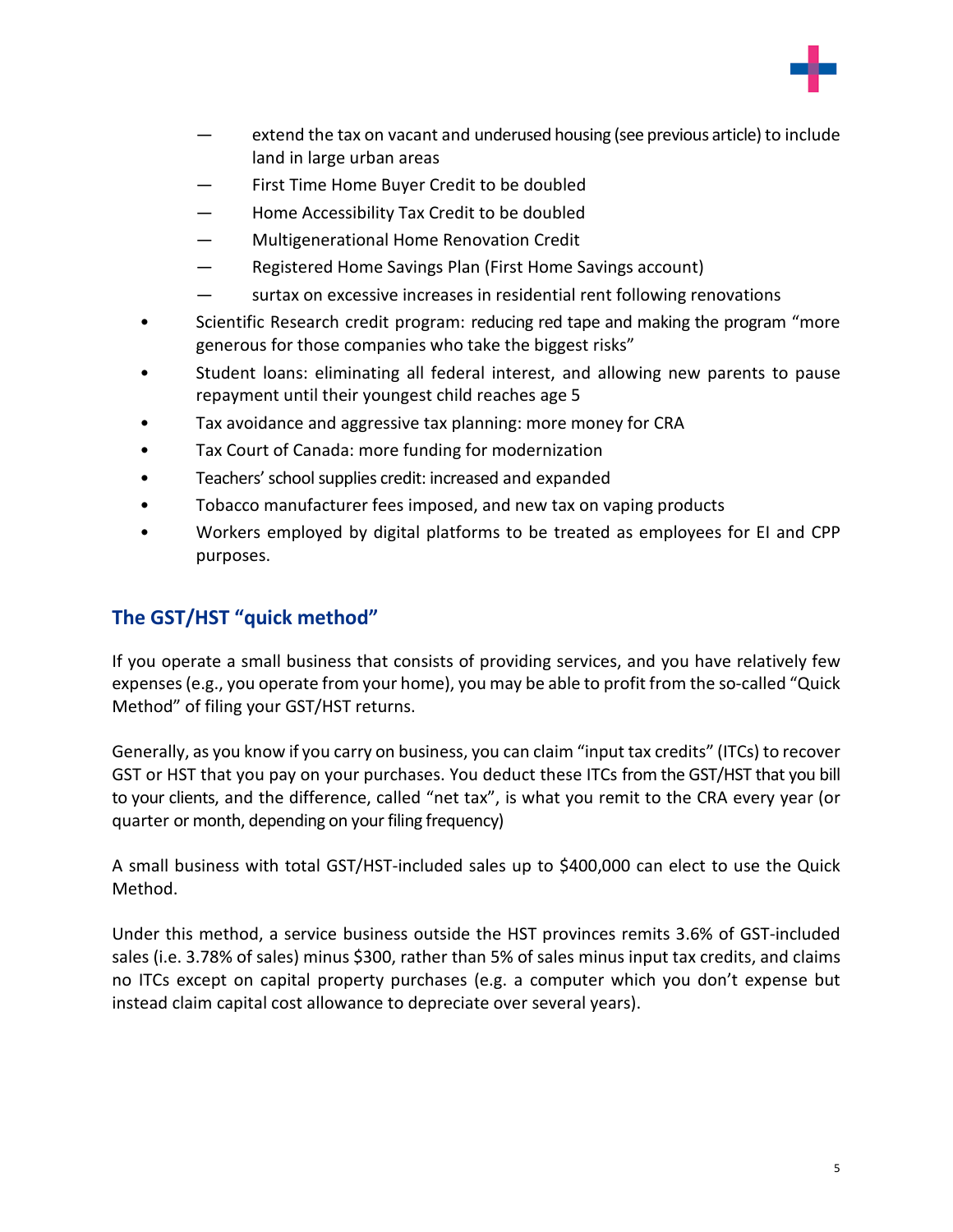

For Ontario, where the HST rate is 13%, the remittance is 8.8% minus \$300. In the Atlantic provinces it is 10% minus \$300.

(The rates are different if you are charging different GST/HST rates to your customers than the rate for your province of residence. Also, the rates for a business selling goods are different.)

This usually allows for simpler calculation and permits service providers that have few taxable expenses to "profit" from the GST/HST.

#### *Example*

Suppose you are in Ontario, and you bill clients \$100,000 a year for your services plus 13% HST (\$13,000). You have expenses of \$5,000 plus 13% HST (\$650).

Your "regular" GST/HST remittance for the year would be \$13.000 minus \$650, or \$12,350.

But if you elect to use the Quick Method, you need to remit only 8.8% of \$113,000 minus \$300, or \$9,644, so you can save over \$2,700 (though the amount you save may be subject to income tax).

To use the Quick Method, you have to file an election with the CRA (Form GST74), or with Revenu Québec if you live in Quebec (Form FP-2074-V). The deadline for filing the election, if you are an annual filer, is the first day of the second quarter of the year. So if you use the calendar year for your reporting, you have to file the election by April 1 of a year to use the Quick Method for that year.

#### **Meal and entertainment expenses**

The *Income Tax Act* limits most food, beverage and entertainment expenses to 50%, on the theory that some consumption is always personal. Thus, if you take a client (or group of clients) to dinner or a hockey game and spend \$400, and your purpose is purely business, you can only deduct \$200 from your business income. And if the amount you pay is not "reasonable in the circumstances", you can deduct only half of the amount that is "reasonable".

The same rule applies to GST/HST input tax credits  $-$  you can claim only half.

In the *Stapley* case in 2006, a real estate broker was allowed only 50% deduction for vouchersfor meals, drinks and entertainment he gave to clients, even though he did not participate in the consumption or enjoyment. The Federal Court of Appeal acknowledged that this was "unfair", but it is how the law applies.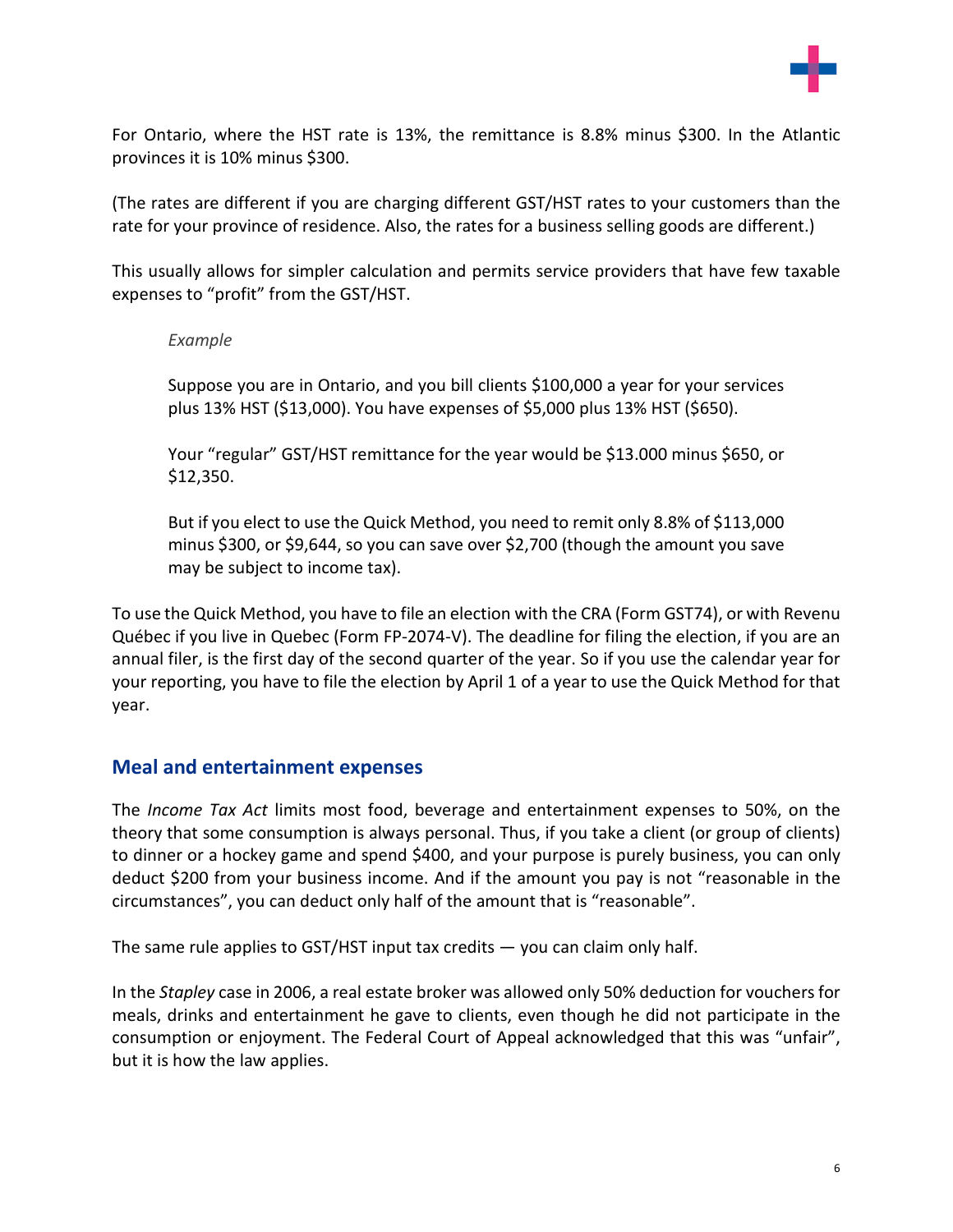

However, the Tax Court has given taxpayers a break on occasion:

- *Caldwell* (2003) the cost of doughnuts given as gifts to clients was allowed in full, as not equating to a "meal", although the *Income Tax Act* actually refers to "food, beverages or entertainment".
- *T. Evans Electric* (2002) a corporation used its plane to take clients on fly-in fishing trips. The Court allowed full GST input tax credits for the plane operating costs, since "entertainment" does not include transportation: "Flying in a noisy little Cessna to get to the fishing may be enjoyable to some, but likely not to most. The fishing starts when you get to the lake."

However, there are several specific exceptions to the 50% rule, in the legislation:

- Long-haul truck drivers are allowed 80% rather than 50% (because such drivers have no choice about incurring meal expenses).
- If you are compensated (or expect to be) in the ordinary course of your business of providing food, beverages or entertainment for compensation. So if you operate a restaurant, for example, the limitation does not apply to your food costs.
- If you are compensated for the expense, and the compensation is reasonable and specifically identified in writing. Thus, for example, if you are a consultant working on a project for a client and bill \$100 for meals as a disbursement, you can deduct the full \$100 (and then include it back in income because you have billed it out as part of your fees). But then your client will be subject to the 50% rule when reimbursing you.

This exception can also apply to a company that buys food for its employee cafeteria, as long as the prices it charges the employees are above cost and are "reasonable".

- If the meals or entertainment are provided to an employee under certain conditions, such as where it is a taxable benefit to the employee, or where it qualifies as a remote work site or construction work camp.
- Amounts paid for up to 6 special events a year at which the meals or entertainment are generally available to all employees at that place of business. This covers office parties open to all staff.
- If the cost relates to a fund-raising event, the primary purpose of which is to benefit a registered charity. (The expense must still be a legitimate business expense for the person claiming it.)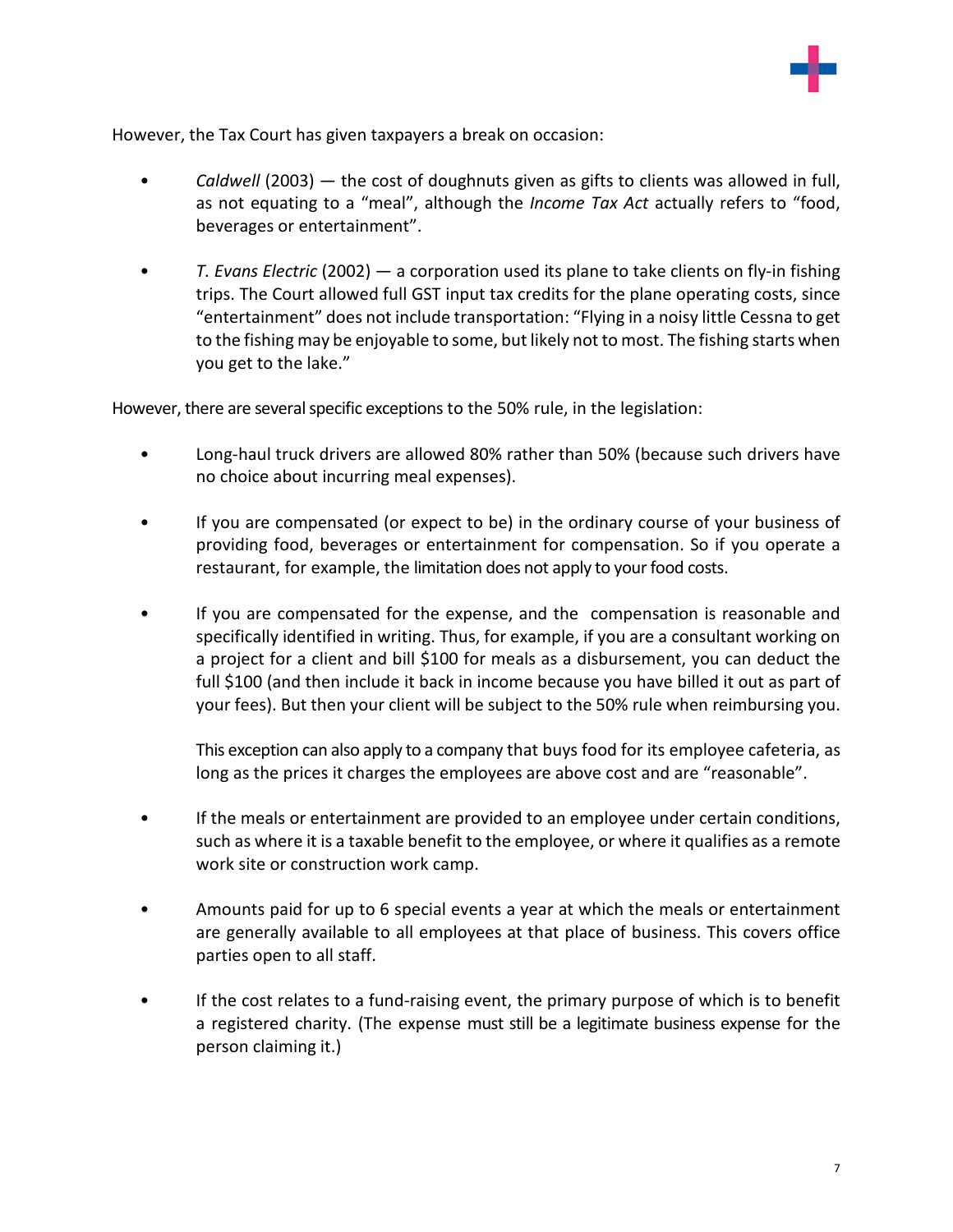

### **Planning tip on selling a deceased taxpayer's home**

Generally, capital losses on "personal use property" are disallowed for tax purposes (with an exception for losses on "listed personal property" (LPP) such as art, stamps and coins, which can be claimed against LPP gains).

After a death, however, there is a planning opportunity that can be used to reduce a deceased's tax bill.

If the deceased owned a home in which no-one else was living at the time of death, and no-one lives there after the death, then the home is not "personal-use property" to the deceased's estate, because it is not used by the estate or by any beneficiary for their personal use and enjoyment. The CRA confirmed, in a 2011 conference statement (2011-0401871C6), that it agrees with this.

Since the home is not personal-use property, its sale can generate a capital loss. For tax purposes, the estate is deemed to have a cost of the home equal to the home's value on the day of death. If the home is sold fairly quickly (so that the value has not changed), the costs of the sale, including realtor commission and legal fees, will result in the estate receiving less than cost as proceeds of the sale. The result will be that the commission and legal fees create a capital loss to the estate. The *Income Tax Act* allows an election for half of thisloss(the "allowable capital loss") to be carried back and deducted in the deceased's final year, thus reducing the deceased's tax owing for that year.

This can be a useful claim to make if the deceased's home is sold by the estate without anyone else living there.

#### **Around the courts**

#### *Industry Canada loan was considered "government assistance"*

Businesses can claim substantial investment tax credits for "scientific research and experimental development" (SR&ED) that is done in areas of technological uncertainty. However, the credits are reduced where the business has received "government assistance", such as a grant to fund the SR&ED work.

In the recent *CAE Inc.* case, CAE received a large loan from Industry Canada to help fund a particular technology development project. The loan was made over a five-year period and was repayable over 15 years with an effective interest rate of 2.7% (substantially lower than the 7.15% CAE was paying to private lenders). The loan also had some features that a private lender would not require, such as requiring the work to be done in Canada and restricting CAE from selling the resulting technology.